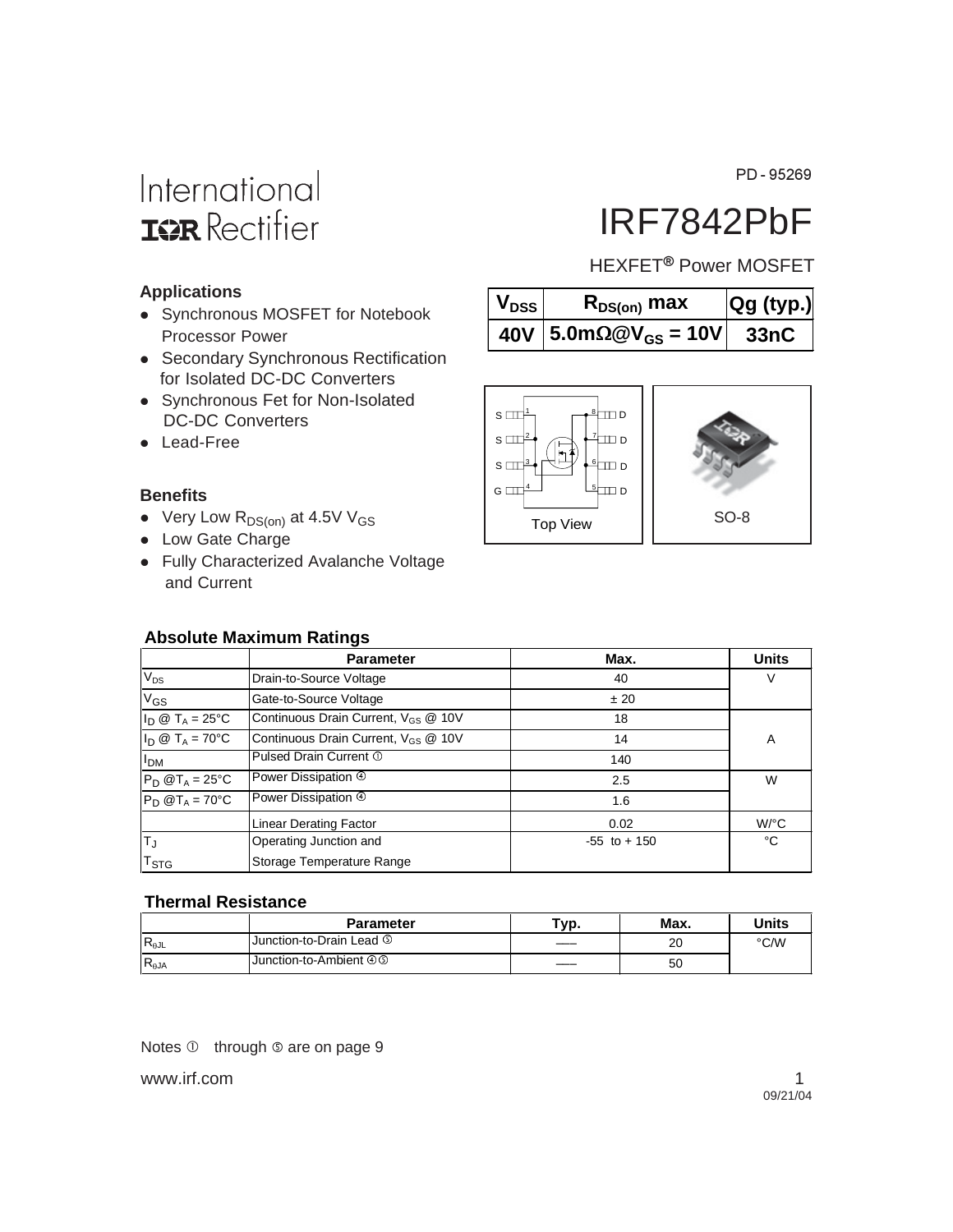# International<br> **ISR** Rectifier

### Static @ T<sub>J</sub> = 25°C (unless otherwise specified)

|                              | <b>Parameter</b>                                 | Min. |                 | $Typ.$   Max. | Units     | <b>Conditions</b>                                     |
|------------------------------|--------------------------------------------------|------|-----------------|---------------|-----------|-------------------------------------------------------|
| BV <sub>DSS</sub>            | Drain-to-Source Breakdown Voltage                | 40   |                 |               | $\vee$    | $V_{GS} = 0V$ , $I_D = 250 \mu A$                     |
| $\Delta BV_{DSS}/\Delta T_J$ | Breakdown Voltage Temp. Coefficient              |      | 0.037           |               | $V$ /°C   | Reference to $25^{\circ}$ C, $I_{D} = 1 \text{mA}$    |
| $R_{DS(on)}$                 | Static Drain-to-Source On-Resistance             |      | 4.0             | 5.0           | $m\Omega$ | $V_{GS}$ = 10V, $I_D$ = 17A ③                         |
|                              |                                                  |      | 4.7             | 5.9           |           | $V_{GS} = 4.5V, I_D = 14A$ 3                          |
| $V_{GS(th)}$                 | Gate Threshold Voltage                           | 1.35 |                 | 2.25          | V         | $V_{DS} = V_{GS}$ , $I_D = 250 \mu A$                 |
| $\Delta V_{\text{GS(th)}}$   | Gate Threshold Voltage Coefficient               |      | $-5.6$          |               | mV/°C     |                                                       |
| $I_{DSS}$                    | Drain-to-Source Leakage Current                  |      |                 | 1.0           | μA        | $V_{DS} = 32V, V_{GS} = 0V$                           |
|                              |                                                  |      |                 | 150           |           | $V_{DS}$ = 32V, $V_{GS}$ = 0V, T <sub>J</sub> = 125°C |
| $I_{GSS}$                    | Gate-to-Source Forward Leakage                   |      |                 | 100           | nA        | $V_{GS} = 20V$                                        |
|                              | Gate-to-Source Reverse Leakage                   |      |                 | $-100$        |           | $V_{GS}$ = -20V                                       |
| gfs                          | <b>Forward Transconductance</b>                  | 81   |                 |               | S         | $V_{DS} = 20V, I_D = 14A$                             |
| $Q_{g}$                      | <b>Total Gate Charge</b>                         |      | 33              | 50            |           |                                                       |
| $Q_{gs1}$                    | Pre-Vth Gate-to-Source Charge                    |      | 9.6             |               |           | $V_{DS} = 20V$                                        |
| $Q_{gs2}$                    | Post-Vth Gate-to-Source Charge                   |      | 2.8             |               | nC        | $V_{GS} = 4.5V$                                       |
| $Q_{gd}$                     | Gate-to-Drain Charge                             |      | 10 <sup>1</sup> |               |           | $I_D = 14A$                                           |
| $Q_{\text{godr}}$            | Gate Charge Overdrive                            |      | 10.6            |               |           |                                                       |
| $Q_{\rm sw}$                 | Switch Charge $(Q_{\text{as2}} + Q_{\text{od}})$ |      | 12.8            |               |           |                                                       |
| $\mathsf{Q}_\mathsf{oss}$    | Output Charge                                    |      | 18              |               | nC        | $V_{DS}$ = 16V, $V_{GS}$ = 0V                         |
| $R_G$                        | Gate Resistance                                  |      | 1.3             | <b>TBD</b>    | Ω         |                                                       |
| $t_{d(on)}$                  | Turn-On Delay Time                               |      | 14              |               |           | $V_{DD} = 20V$ , $V_{GS} = 4.5V$ 3                    |
| $t_r$                        | <b>Rise Time</b>                                 |      | 12              |               |           | $I_D = 14A$                                           |
| $t_{\text{d(off)}}$          | Turn-Off Delay Time                              |      | 21              |               | ns        | Clamped Inductive Load                                |
| $t_f$                        | Fall Time                                        |      | 5.0             |               |           |                                                       |
| $C_{iss}$                    | Input Capacitance                                |      | 4500            |               |           | $V_{GS} = 0V$                                         |
| $C_{\rm{oss}}$               | <b>Output Capacitance</b>                        |      | 680             |               | pF        | $V_{DS} = 20V$                                        |
| $C_{\text{rss}}$             | Reverse Transfer Capacitance                     |      | 310             |               |           | $f = 1.0$ MHz                                         |

### **Avalanche Characteristics**

|          | <b>Parameter</b>                | Typ. | Max. | Units |
|----------|---------------------------------|------|------|-------|
| $E_{AS}$ | Single Pulse Avalanche Energy 2 |      | 50   | mJ    |
| $I_{AR}$ | IAvalanche Current ①            |      | 4    |       |

#### **Diode Characteristics**

|                      | <b>Parameter</b>               | Min. | Typ. |     | Max. Units | <b>Conditions</b>                                   |
|----------------------|--------------------------------|------|------|-----|------------|-----------------------------------------------------|
| $\vert$ <sub>s</sub> | Continuous Source Current      |      |      | 3.1 |            | MOSFET symbol                                       |
|                      | (Body Diode)                   |      |      |     | A          | showing the                                         |
| $I_{\text{SM}}$      | <b>Pulsed Source Current</b>   |      |      | 140 |            | integral reverse                                    |
|                      | (Body Diode) <sup>1</sup>      |      |      |     |            | p-n junction diode.                                 |
| $V_{SD}$             | Diode Forward Voltage          |      |      | 1.0 |            | $T_J = 25^{\circ}C$ , $I_S = 14A$ , $V_{GS} = 0V$ 3 |
| $ t_{rr} $           | <b>Reverse Recovery Time</b>   |      | 99   | 150 | ns         | $T_J = 25^{\circ}C$ , $I_F = 14A$ , $V_{DD} = 20V$  |
| $Q_{\text{rr}}$      | <b>Reverse Recovery Charge</b> |      |      | 17  | nC         | $di/dt = 100A/\mu s$ 3                              |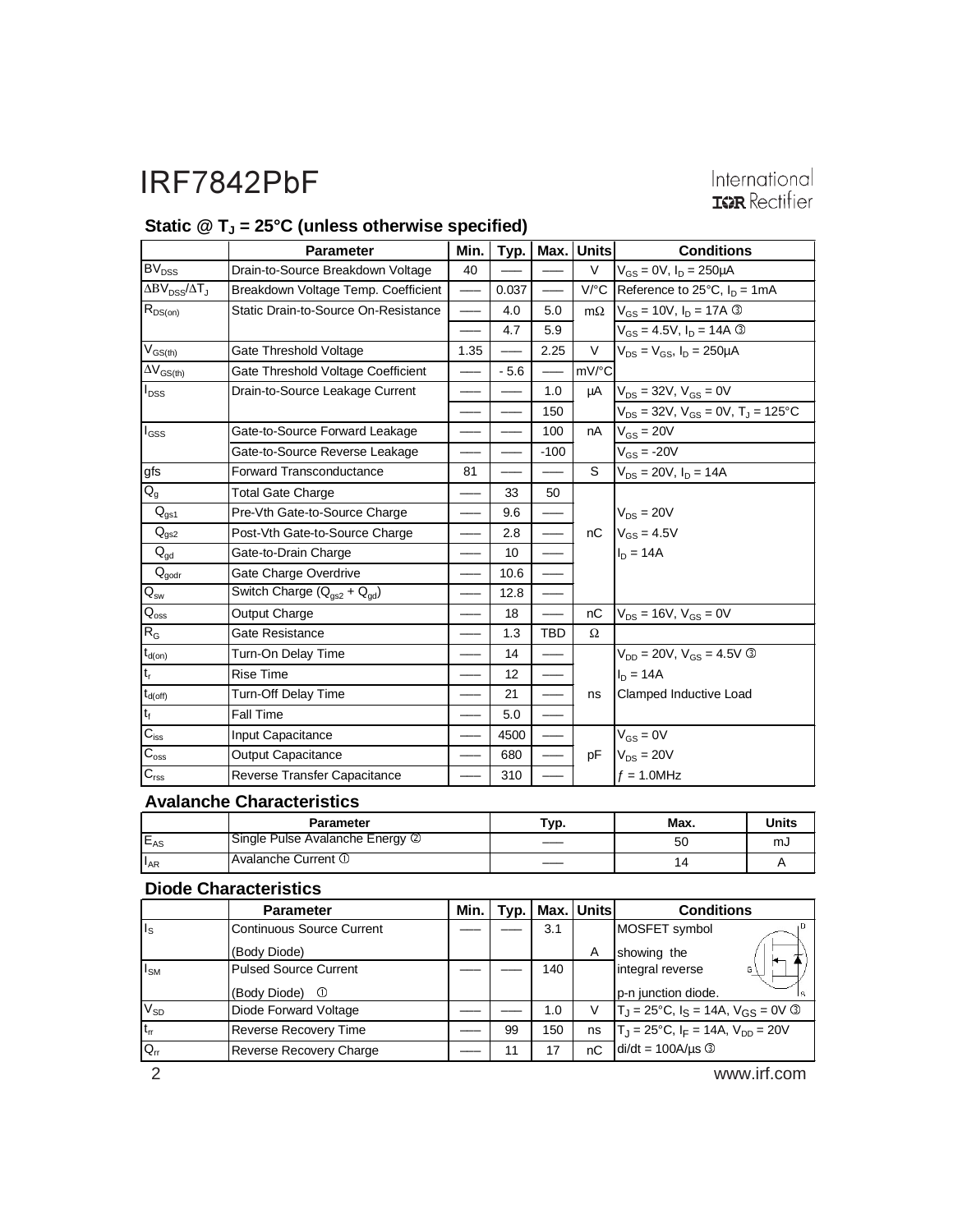VGS

3.5V 3.3V 3.0V 2.8V

TOP 10V 5.0V 4.5V

BOTTOM 2.5V

#### 1000 VGS TOP 10V 5.0V 4.5V D, Drain-to-Source Current (A) 3.5V 3.3V 3.0V 2.8V 100 Н ◫ BOTTOM 2.5V 10 **TTTLE** 1 2.5V ≤ 60µs PULSE WIDTH — Tj = 25°C 0.1 0.1 1 10 100 V<sub>DS</sub>, Drain-to-Source Voltage (V)

International **IGR** Rectifier



1

—

D. Drain-to-Source Current (A)

10

100

1000

0.1 1 10 100 V<sub>DS</sub>, Drain-to-Source Voltage (V)

2.5V

60µs PUI Tj = 150°C



**Fig 4.** Normalized On-Resistance Vs. Temperature

**Fig 3.** Typical Transfer Characteristics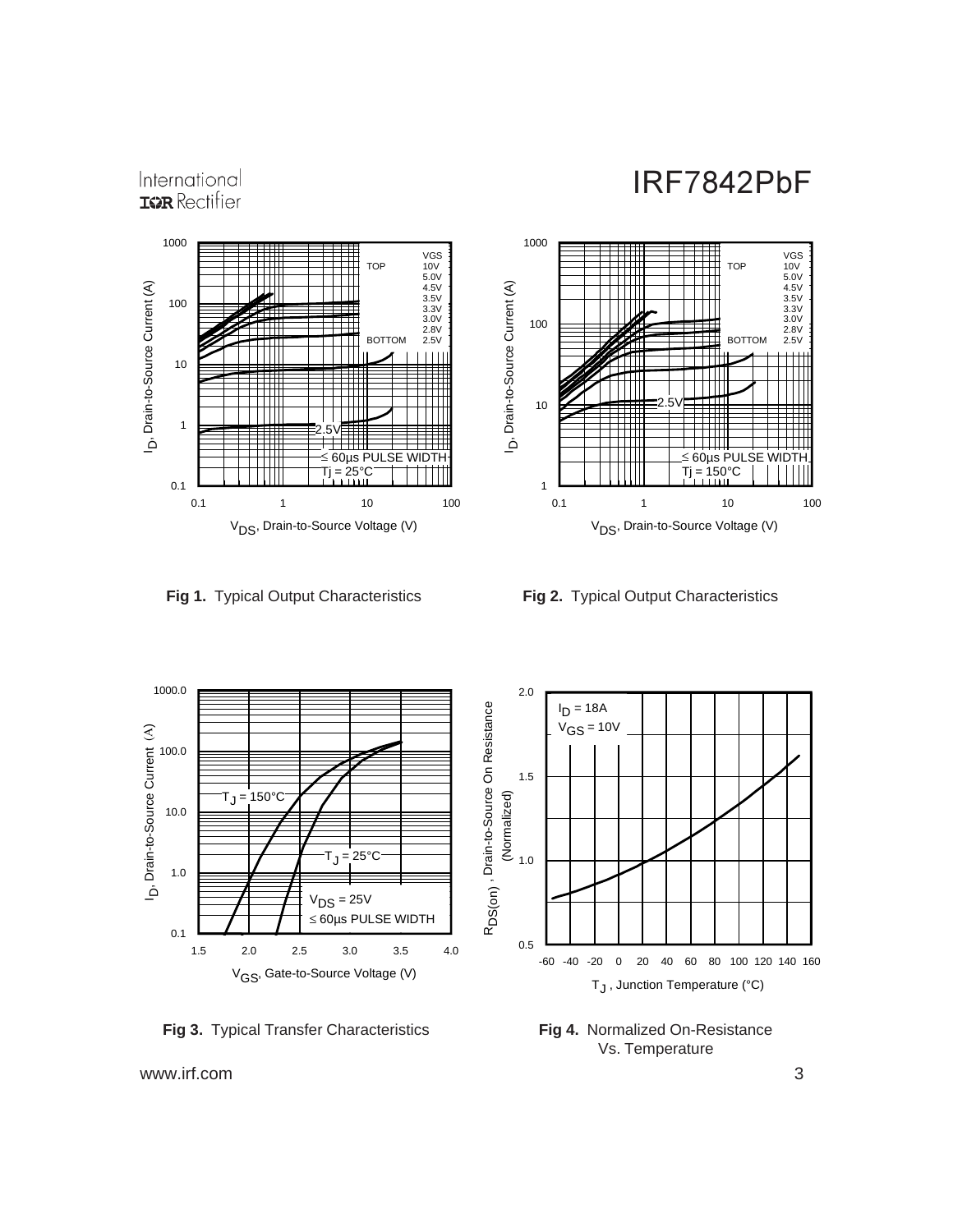International **IGR** Rectifier













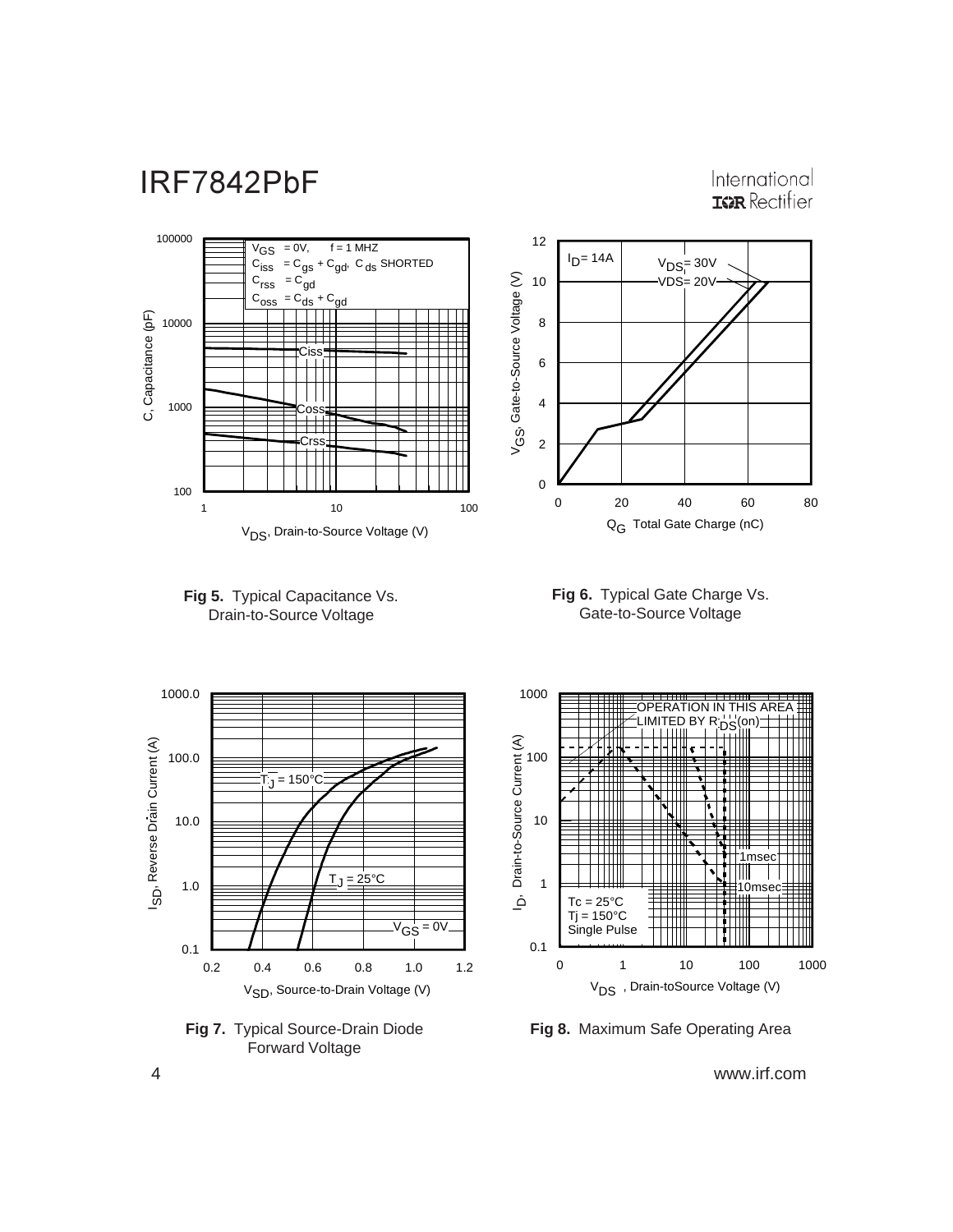



**Fig 10.** Threshold Voltage Vs. Temperature



**Fig 11.** Maximum Effective Transient Thermal Impedance, Junction-to-Ambient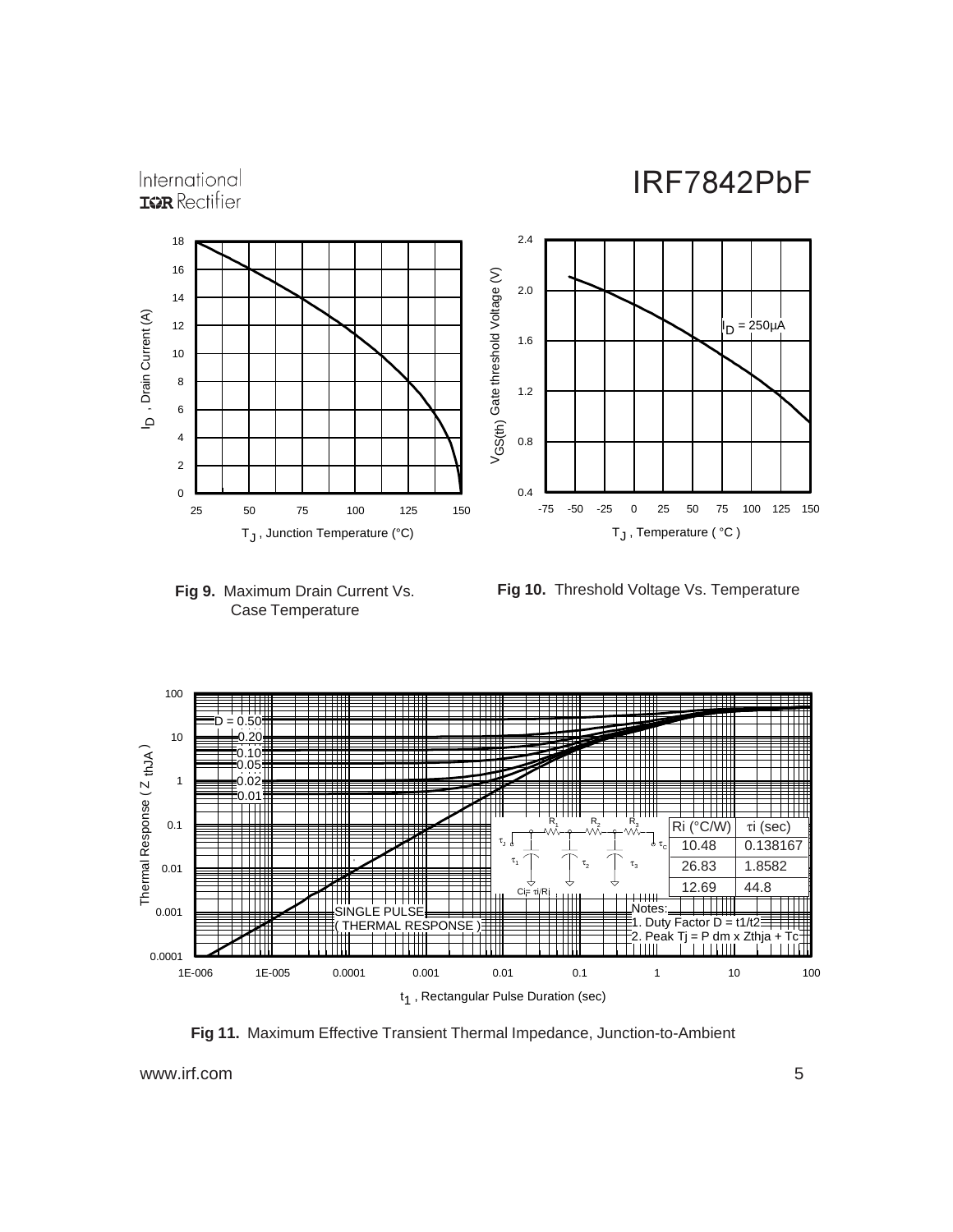### International **ISPR** Rectifier



**Fig 12.** On-Resistance Vs. Gate Voltage



**Fig 13a.** Unclamped Inductive Test Circuit



6 www.irf.com **Fig 13b.** Unclamped Inductive Waveforms



**Fig 13c.** Maximum Avalanche Energy Vs. Drain Current



**Fig 14a.** Switching Time Test Circuit



**Fig 14b.** Switching Time Waveforms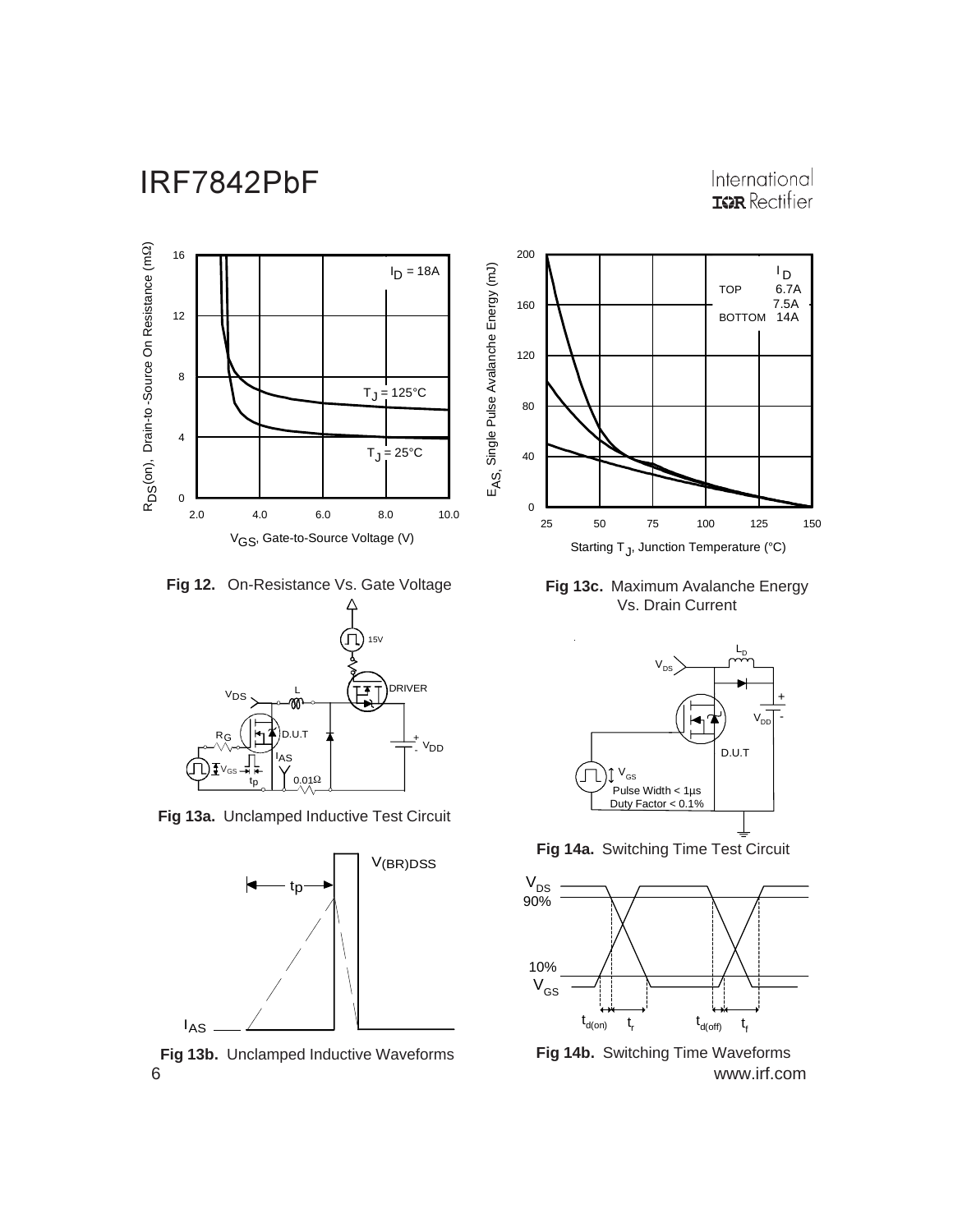### International **IGR** Rectifier



Fig 15. Peak Diode Recovery dv/dt Test Circuit for N-Channel HEXFET<sup>®</sup> Power MOSFETs







**Fig 17.** Gate Charge Waveform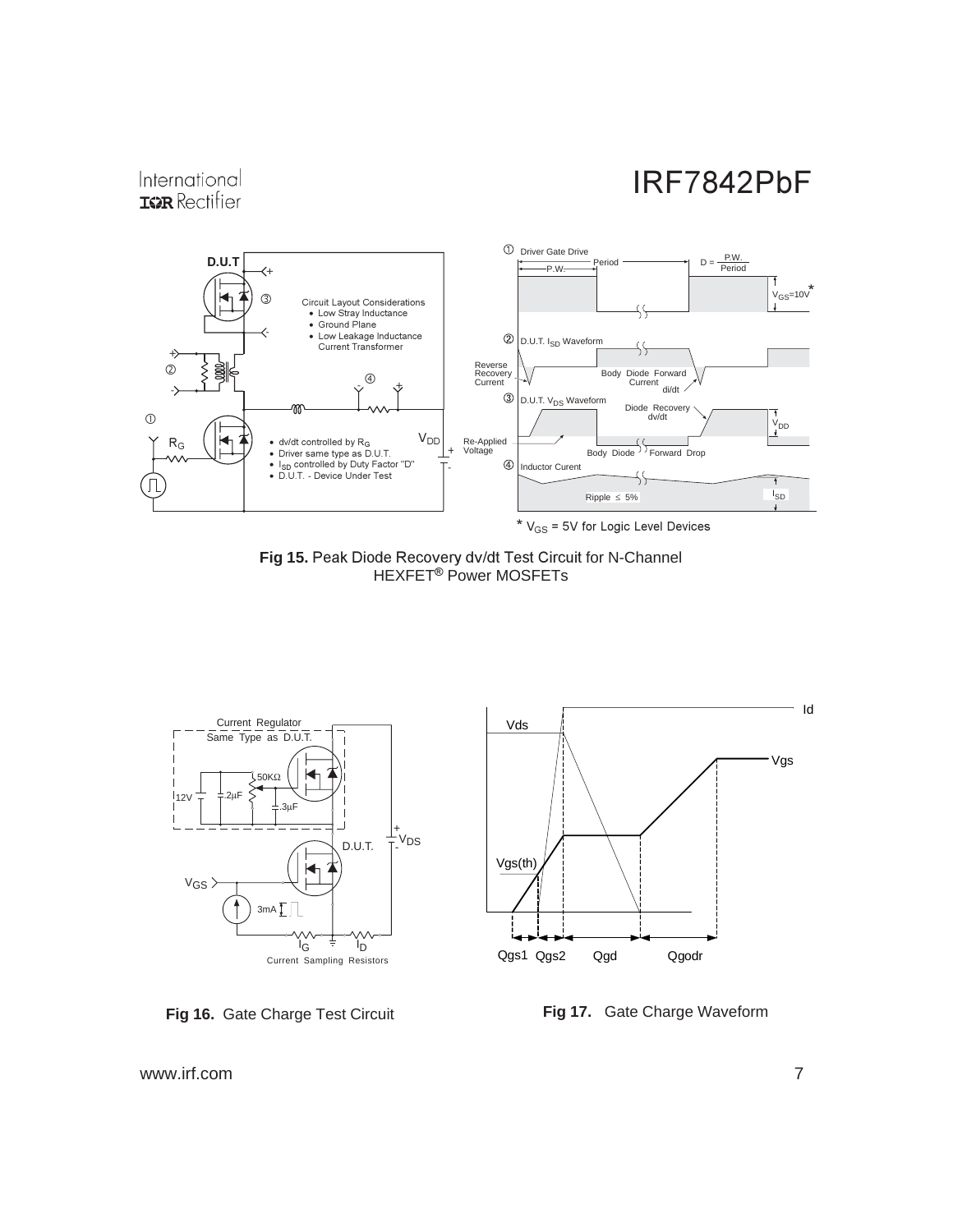### **SO-8 Package Outline**

Dimensions are shown in millimeters (inches)





#### $e<sub>1</sub>$  $\overline{D}$ E  $\overline{h}$ A A1  $\overline{H}$ K .189 .1497 .013 .050 BASIC .0532 .0040 .2284 .0099 .1968 .1574 .020 .0688 .0098 .2440 .0196 4.80 3.80 0.33 1.35 0.10 5.80 0.25 1.27 BASIC 5.00 4.00 0.51 1.75 0.25 6.20 0.50 MIN MAX INCHES MILLIMETERS DIM MINCHES MELLINETERS e c .0075 .0098 0.19 0.25 .025 BASIC 0.635 BASIC

0.40  $0^{\circ}$ 

1.27

International **IGR** Rectifier

8°



y

y

 $\overline{0}^{\circ}$ 

.016

L

NOTES:

- 1. DIMENS IONING & T OLERANCING PER AS ME Y14.5M-1994.
- 2. CONTROLLING DIMENS ION: MILLIMETER
- 3. DIMENS IONS ARE S HOWN IN MILLIMETERS [INCHES ].
- 4. OUT LINE CONFORMS TO JEDEC OUTLINE MS-012AA.
- 5 DIMENS ION DOES NOT INCLUDE MOLD PROTRUSIONS.
- 6 DIMENS ION DOES NOT INCLUDE MOLD PROTRUSIONS. MOLD PROT RUSIONS NOT TO EXCEED 0.15 [.006].
- MOLD PROT RUSIONS NOT TO EXCEED 0.25 [.010].
- 7 DIMENS ION IS T HE LENGTH OF LEAD FOR S OLDERING TO A SUBS TRAT E.



8°

.050



### **SO-8 Part Marking**

EXAMPLE: T HIS IS AN IRF7101 (MOS FET)